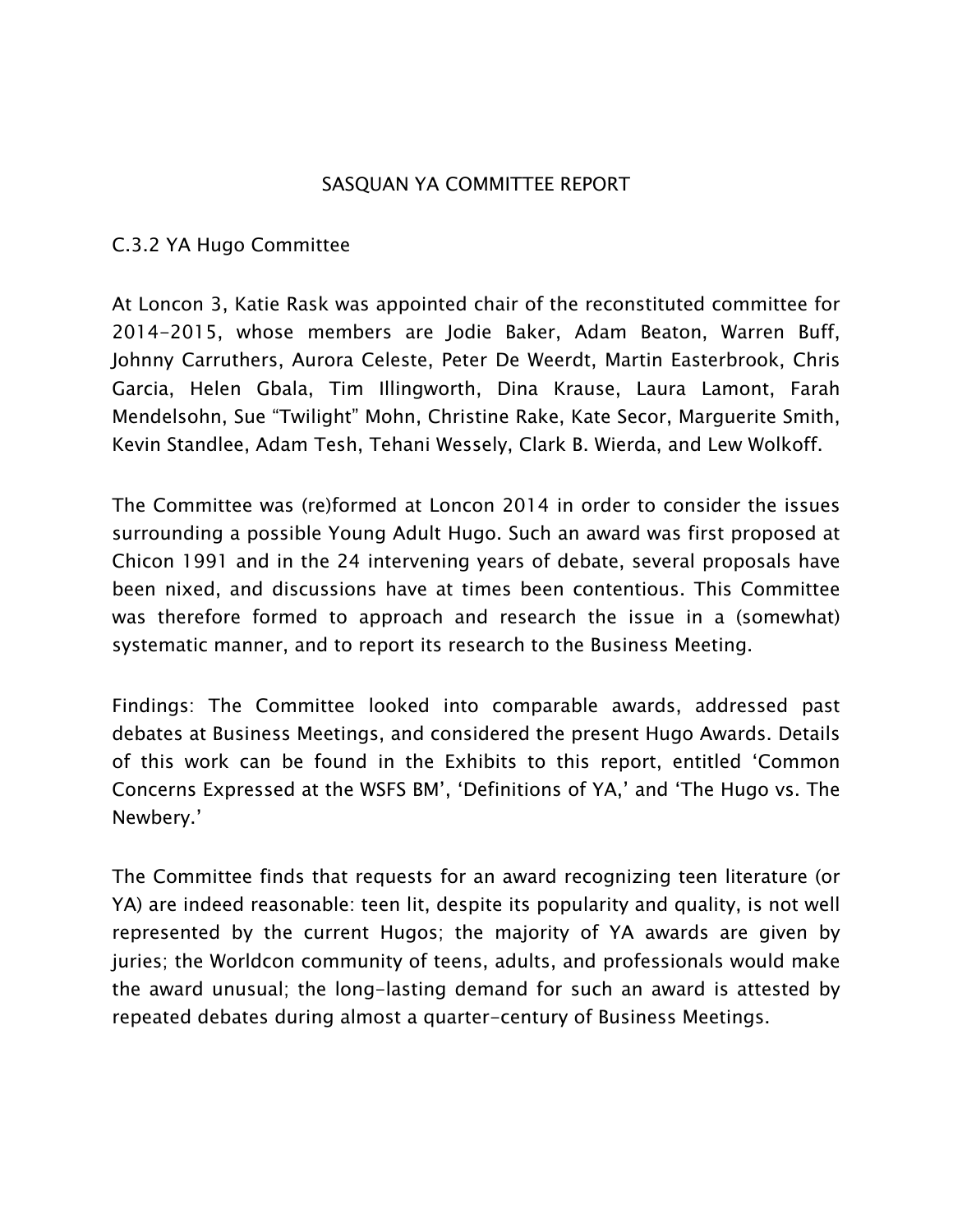Under the existing methodology of the Hugo Awards, however, a separate category for YA fiction is not practical. That is, the Hugo fiction categories are defined by word count, not by age categories. We suggest instead the creation of a Campbell-like award, since the Campbell addresses authors and thereby functions outside the Hugo methodology.

Motion: The Committee requests that the Business Meeting reform the Committee for another year (with the addition of new members). The new version of the Committee will focus specifically on the issues surrounding the creation of a Campbell-like YA/teen lit award (possible topics of discussion presented in Exhibit 4), with the results presented at next year's Business Meeting.

## EXHIBIT 1: COMMON CONCERNS EXPRESSED AT THE WSFS BM

1. Isn't YA already eligible?: YA works have already won Hugo Awards, so why is there a need for a separate category? The most recent win was 2001, unless you don't consider the Harry Potter books to be YA.

Most readers of YA/teen lit do not consider Harry Potter or Neil Gaiman books to be representative of the field. Harry Potter was a worldwide phenomenon well-known to the general population, while Neil Gaiman is a much-beloved member of this community who (nearly) always receives a nomination and a win for his books. In other words, HP and The Graveyard Book's Hugo wins do not make a solid case for the presence of YA on the Hugo Ballot, as they are exceptional cases not representative of any field, either YA or adult.

YA/teen lit is a major component of publishing these days, and a great deal of it is speculative fiction. It is often stated at the Business Meetings that if a YA book is worthy of a Hugo nomination, it will be nominated and receive one. In the 64 years the Hugos have existed, five books that fall within YA have been nominated for Best Novel. As a comparison, if one looks to the prestigious Newbery Award from the American Library Association, a number of speculative fiction titles either won the award or were specially designated an 'Honoree.' In the time that the Hugo awards have nominated five YA works for Best Novel, thirty-five YA works have been honored with the Newbery. Nine of those works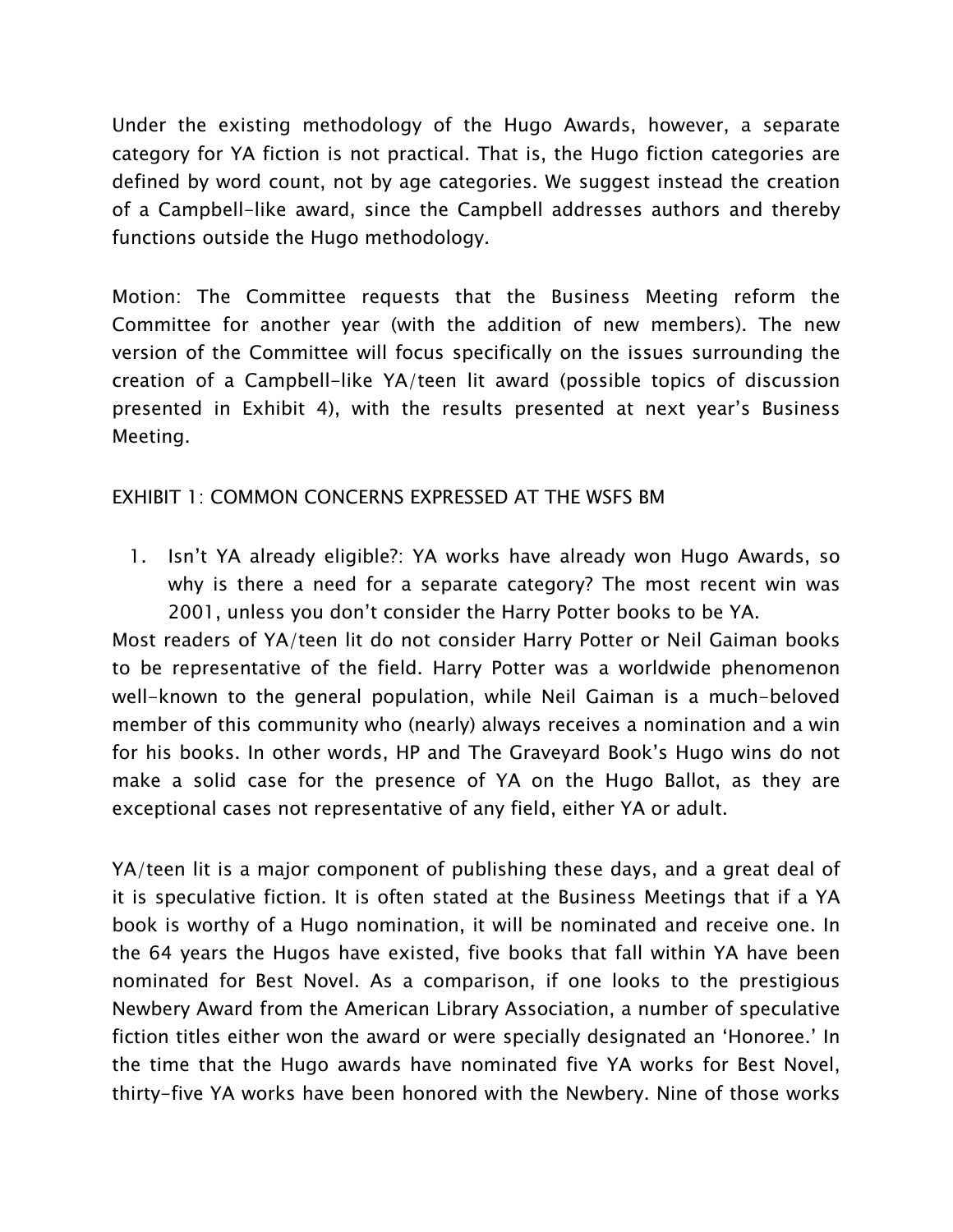have won the Newbery Medal. Three of the five works nominated for Best Novel have won the Hugo.

First, the Newbery list shows that there are clearly quality, award-winning works of speculative fiction being written for YA audiences. Second, the Hugos, particularly when compared to the Newberys, have done a poor job of recognizing those works. (The details of this comparison, with titles, can be found in Exhibit 3).

1. The slippery slope: Hugo Award "story" categories are currently for works of science fiction and fantasy, delimited by length. A YA-work Hugo would effectively be trying to divide "science fiction and fantasy" into sub-genres. If you create a YA-work Hugo, why shouldn't we replace Best Novel with "Best Science Fiction Novel," "Best Fantasy Novel," "Best Alternative History Novel," "Best Military SF Novel," and so on.

YA and teen lit is usually not described as a 'genre' or a 'subgenre'. In fact, just as with 'adult lit', it encompasses all possible genres, including fantasy, science fiction, military SF, alternate history, paranormal romance, urban fantasy, etc. Instead, it is usually considered an age category. Academics and professionals have noted certain themes common to YA/teen lit (e.g., the coming of age story), but those themes are by no means confined to that age category. Tracy van Straaten, VP at Scholastic, tells Wire.com, "Something people tend to forget is that YA is a category not a genre, and within it is every possible genre: fantasy, sci-fi, contemporary, non-fiction."

A YA/teen lit award would therefore not be comparable to a Hugo award divided into 'subgenres.' This problem can be further avoided through the creation of a Campbell-like award.

- 1. Voter competency: Most of the people who cast Hugo Award ballots are likely to not be the target audience for YA works. Would this award be coached as "Best Work of YA Fiction that Adults Like"?
- There are many Worldcon members who are well-versed in YA/teen lit, a reality borne out by the growing popularity of the YA track. Several recent Worldcons have had a specifically designated paneling track on YA that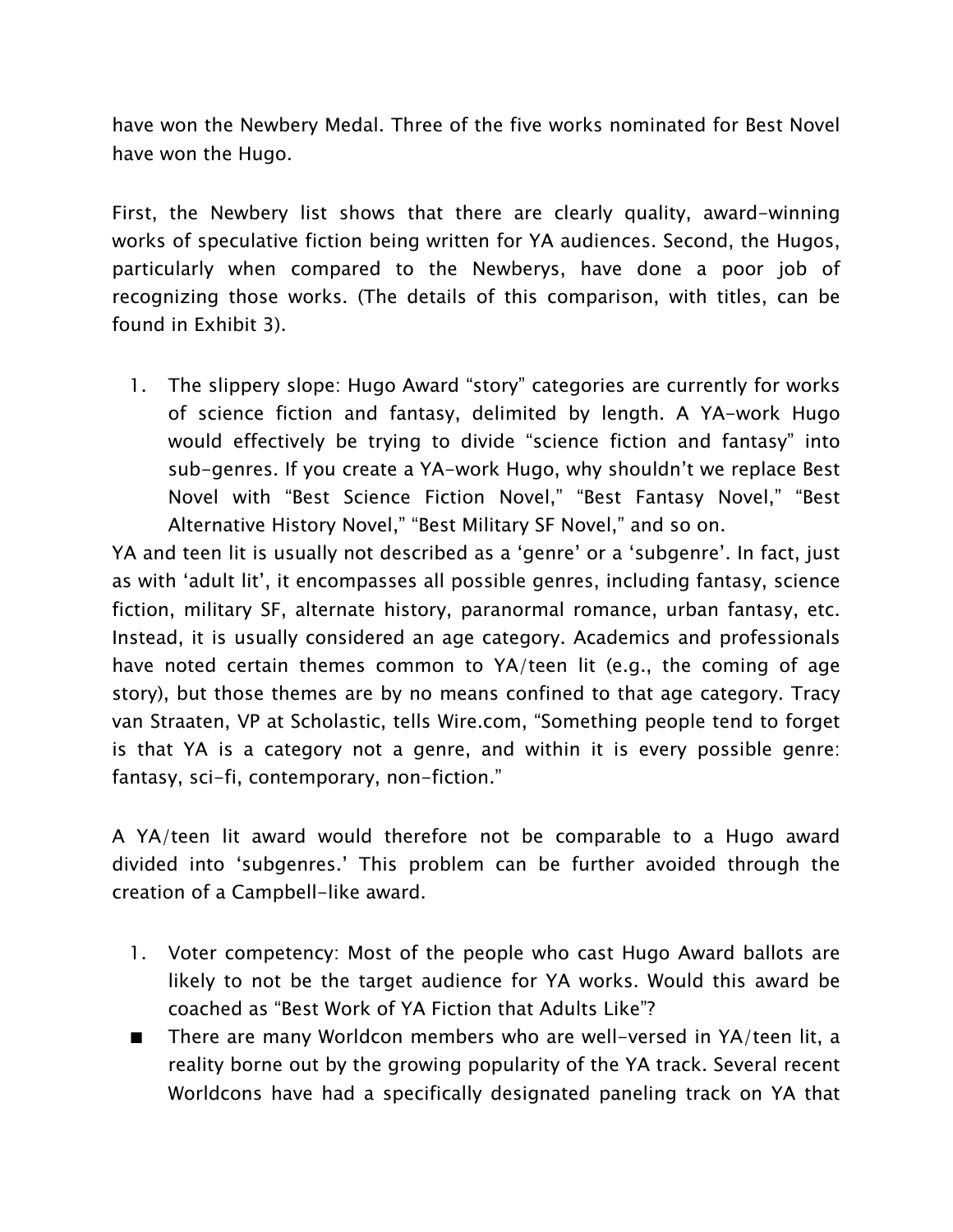appeals to teens, adult readers, and professionals. Loncon 2014 had an especially popular track, with 36 YA literature panels, two talks, and one workshop. There were 158 panel participants; teens, authors of YA/teen lit, publishers, and other professionals were well-represented. Moreover, 305 program participants expressed an interest in YA literature on their program surveys. The panels usually occurred in rooms with 100-200 person occupancies, with many of the panels standing-room-only or people turned away because of capacity issues. In other words, a large number of Worldcon attendees have knowledge of this category and fandom, although those attendees typically do not come to the Business Meeting. (Numbers provided by Loncon Programming.)

- For the 2014 Hugo Awards, 3,587 ballots were received for the final vote. The Campbell Award received 1,770 votes. The category of Best Fan Writer received 1,372 votes, while Best Fancast received 1,177 (This suggests that the voting competency level required for a teen-lit related award should be reflected in at least the same number of votes as Best Fancast. In other words, a YA award needs the participation of 30% of the voting participants to be equivalent with Best Fancast, or 50% to be equivalent with the Campbell. [\(http://www.thehugoawards.org/content/](http://www.thehugoawards.org/content/pdf/2014HugoStatistics.pdf)) [pdf/2014HugoStatistics.pdf\)](http://www.thehugoawards.org/content/pdf/2014HugoStatistics.pdf))
- Many teen-lit/YA awards are juried by adults, not voted on by teens. Such adult-juried awards include the Newbery, the YALSA awards, the Walter Dean Myers Award, the Golden Duck Awards, etc. A fan award given by Worldcon attendees would include both adults AND teens, as well as professional writers, publishers, and librarians. In this respect, such an award would represent a unique voting population.

EXHIBIT 2: HOW IS TEEN AND YA LIT USUALLY DEFINED?

Awards and Organizations:

ALSC Notable Children's Books: "Younger Readers – Preschool-grade 2 (age 7), including easy-to-read books Middle Readers – Grades 3-5, ages 8-10 Older Readers – Grades 6-8, ages 11-14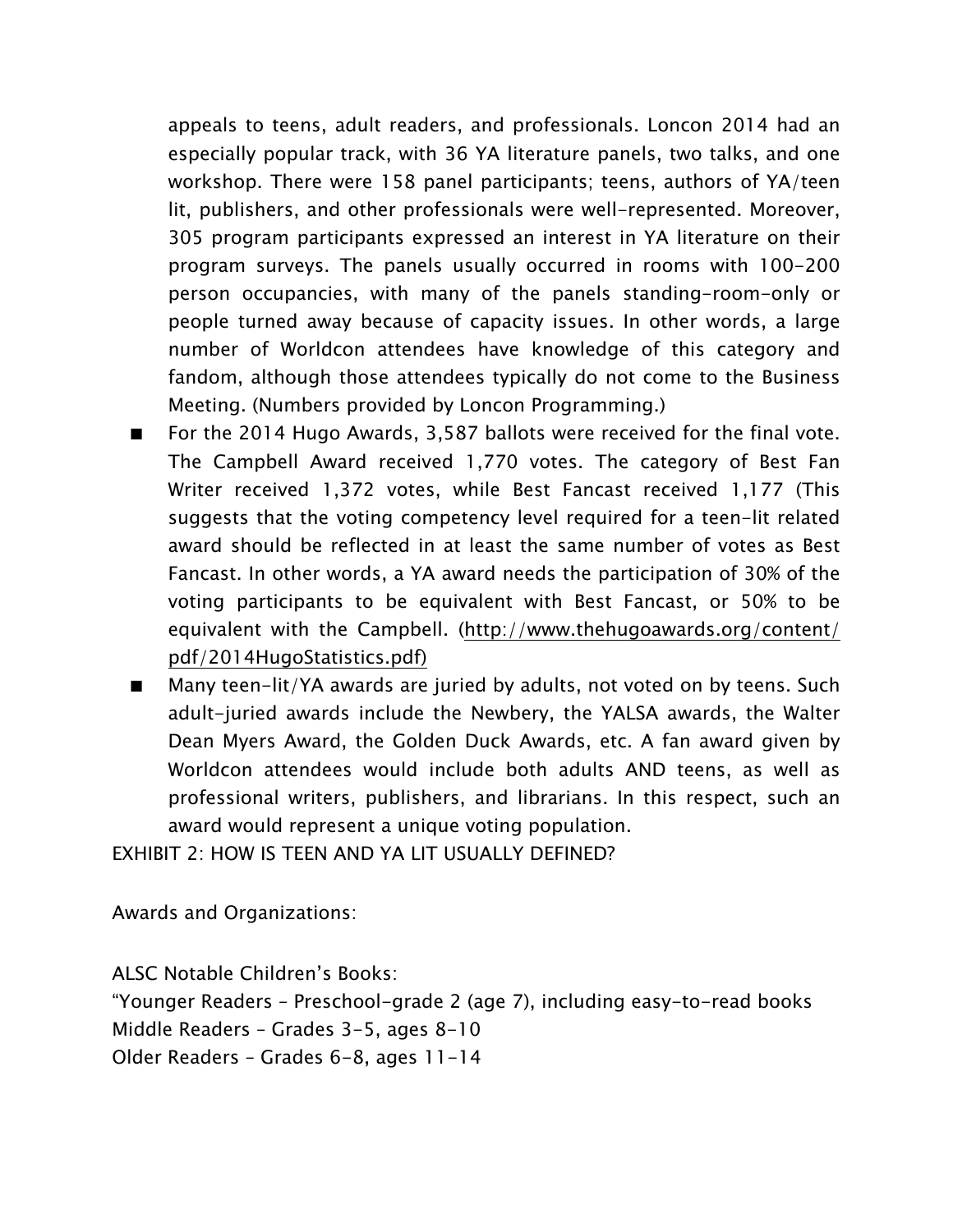All Ages – Has appeal and interest for children in all of the above ages ranges" (<http://www.ala.org/alsc/aboutalsc/alscfaqs>)

## The Newbery Medal (ALSC)

"A "contribution to American literature for children" shall be a book for which children are an intended potential audience. The book displays respect for children's understandings, abilities, and appreciations. Children are defined as persons of ages up to and including fourteen, and books for this entire age range are to be considered."

([http://www.ala.org/alsc/awardsgrants/bookmedia/newberymedal/](http://www.ala.org/alsc/awardsgrants/bookmedia/newberymedal/newberyterms/newberyterms) [newberyterms/newberyterms\)](http://www.ala.org/alsc/awardsgrants/bookmedia/newberymedal/newberyterms/newberyterms)

YALSA (Young Adult Library Services Association):

Refers to books for "teens, aged 12-18" and "materials of interest to adolescents"

([http://www.ala.org/yalsa/\)](http://www.ala.org/yalsa/)

Margaret A. Edwards Award (YALSA): No definition of young adult literature (<http://www.ala.org/yalsa/bookawards/booklists/members>)

The Michael L. Printz Award (YALSA):

No definition of young adult literature in award description (<http://www.ala.org/yalsa/bookawards/booklists/members>)

"Young adult meant persons ages twelve through eighteen; and a young adult book meant a book published expressly for that readership. Thus, books published for adults – even though they might find a young adult audience – would not be eligible. The reasoning? This was to be an award for the best young adult book, not the best book for young adults." [Cart 2010, 69-70 (see below)]

Riverby Awards (John Burroughs Association): No apparent definition of "young readers" on site ([http://johnburroughsassociation.org/index.php/literary-awards\)](http://johnburroughsassociation.org/index.php/literary-awards)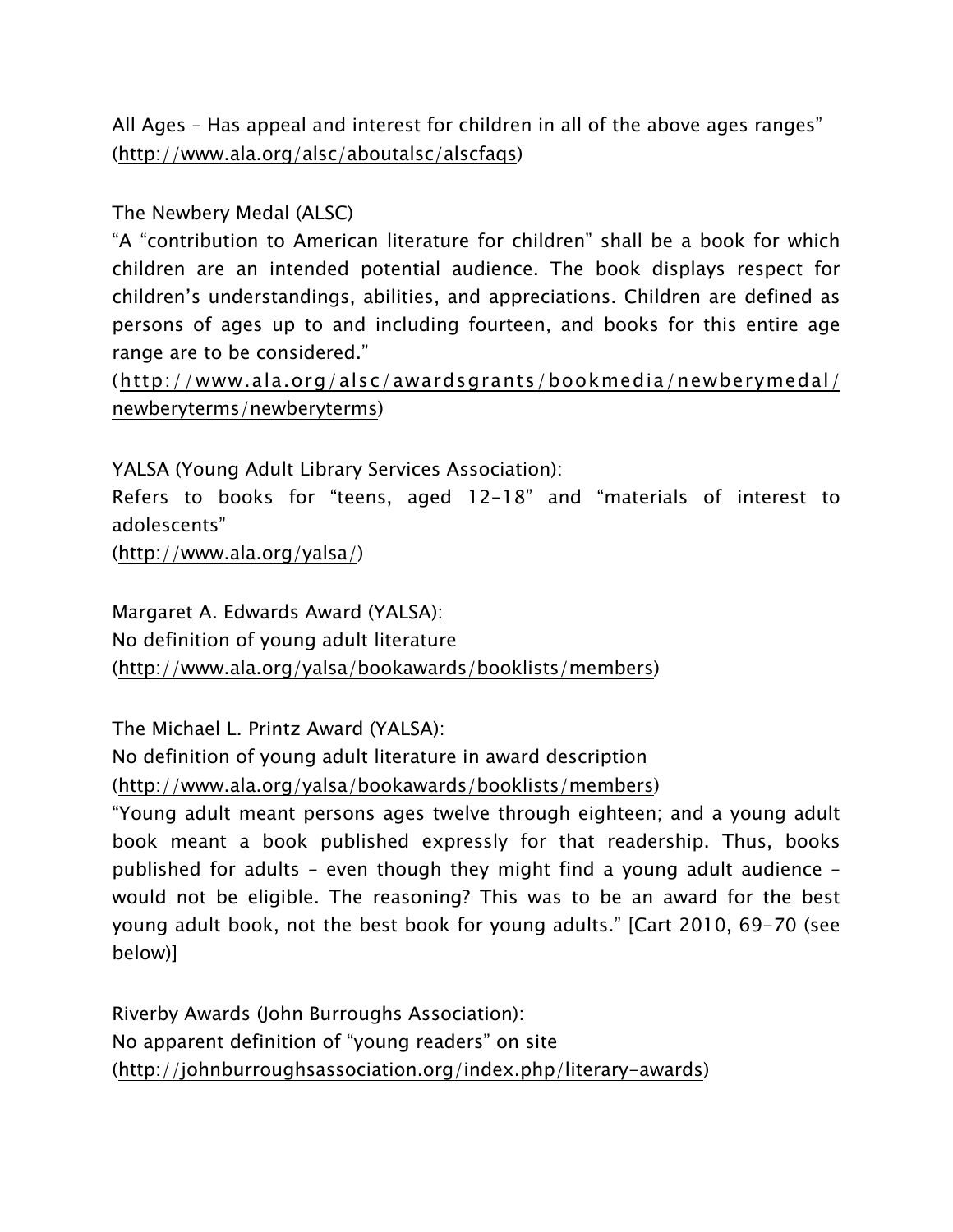Dolly Gray Award for Children's Literature in Developmental Disabilities (Council for Exceptional Children):

"1. Children's books that include a main or supporting character with developmental disabilities. Developmental Disability is defined as follows: This condition occurs before a person is 22 years of age and limits him/her in at least three of seven major life activities (e.g., receptive and expressive language, self-care, and economic self-sufficiency)…

"2. For the picture book award, the book must be recognized as a picture book written for children in story format…

"3. For the chapter book award, the book must be recognized as a fictional chapter book (generally a novel divided into chapters) written for children or young adults in story format. This includes easy readers, juvenile fiction, and young adult fiction…"

([http://daddcec.org/ArticleDetails/tabid/76/ArticleID/512/Dolly-Gray-Award-](http://daddcec.org/ArticleDetails/tabid/76/ArticleID/512/Dolly-Gray-Award-Information-and-Procedures.aspx)[Information-and-Procedures.aspx\)](http://daddcec.org/ArticleDetails/tabid/76/ArticleID/512/Dolly-Gray-Award-Information-and-Procedures.aspx)

Phoenix Award (Children's Literature Association): No apparent definition of children's literature on site ([http://www.childlitassn.org/phoenix-award\)](http://www.childlitassn.org/phoenix-award)

Americas Award (Consortium of Latin American Studies Programs): "The title may be for primary or secondary reading levels."

( [http://claspprograms.org/uploads/](http://claspprograms.org/uploads/Americas_Guidelines2011-1320961588.pdf) [Americas\\_Guidelines2011-1320961588.pdf\)](http://claspprograms.org/uploads/Americas_Guidelines2011-1320961588.pdf)

Orbis Pictus (National Council of Teachers of English): "each nomination should be useful in classroom teaching grades K-8" (<http://www.ncte.org/awards/orbispictus>)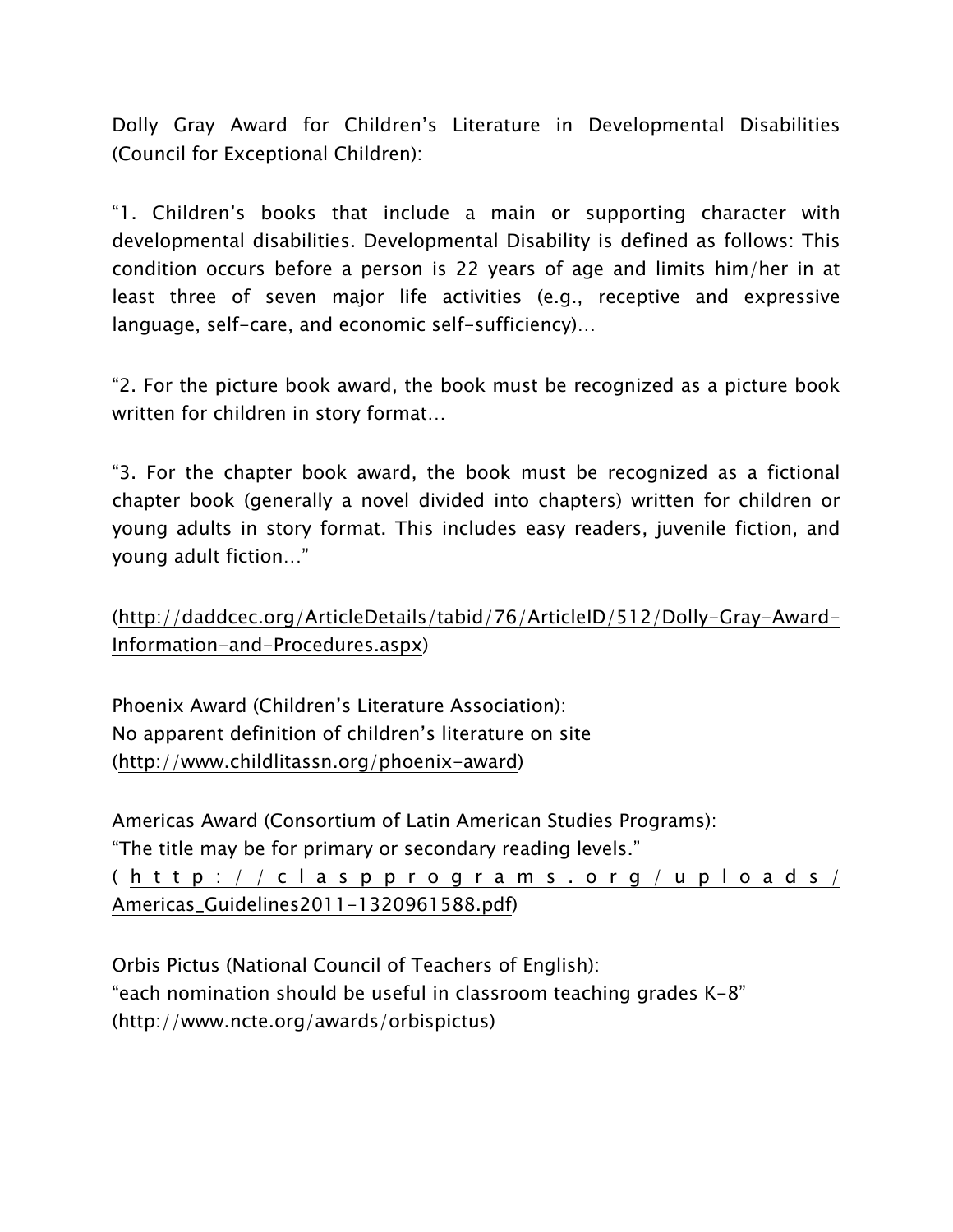National Book Award (National Book Foundation): No apparent definition of "Young People's Lit" on site ([http://www.nationalbook.org/nbaentry.html#.VCHzci5dUkg\)](http://www.nationalbook.org/nbaentry.html%23.VCHzci5dUkg)

The Andre Norton Award (SFWA) No apparent definition of "young adult or middle grade work" ([http://www.sfwa.org/nebula-awards/the-andre-norton-award/\)](http://www.sfwa.org/nebula-awards/the-andre-norton-award/)

The Sunburst Award for Excellence in Canadian Literature of the Fantastic (Sunburst Award Society) No apparent definition of "young adult" (<http://www.sunburstaward.org/>)

Locus Young Adult Book Award (Locus) No apparent definition of "young adult" (<http://www.locusmag.com/News/2015/06/2015-locus-awards-winners/>)

RT Young Adult Urban Fantasy/Futuristic/Paranormal (Romantic Times Reader's Choice Awards) No apparent definition of "young adult" on site (<http://www.rtbookreviews.com/rt-awards>)

Hal Clement Award (Golden Duck Awards) "The award is for science fiction books written for ages 12-18 that have a young adult protagonist, a teenager who must make adult decisions." (Helen Gbala, Golden Ducks)

Walter Dean Myers Award: No apparent definition of "a YA work" (<http://weneeddiversebooks.org/grants-and-awards/>)

Explanatory Rider from 2012 Proposed WSFS Amendment (Short Title: Hugo Category Young Adult Fiction):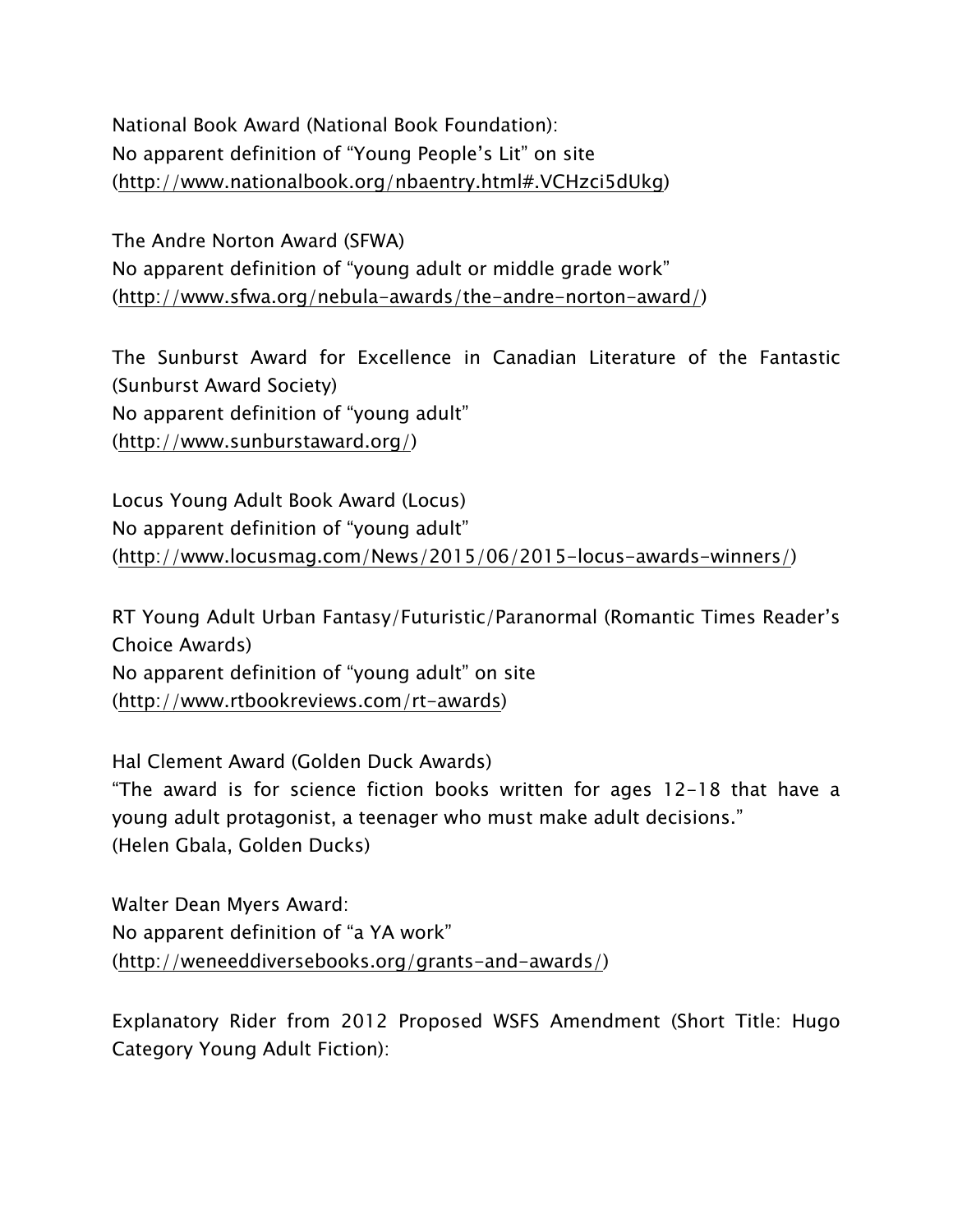"A young adult book is defined as one in which the author(s) and/or the publisher specifically targeted a potential nominee to this intended audience. In the event of any confusion on the issue, the Hugo Administrator may inquire with the author(s) of potential nominated work for clarification."

Academic Definitions:

Michael M. Levy and Farah Mendlesohn (Forthcoming 2016), Introduction to Children's Fantasy Literature(Cambridge University Press).

■ "We have also taken decisions around the definition of children's literature that argue for a flexible and reader-oriented understanding… children's literature is that set of fiction read to or by children, whether or not it was originally published for children and whether or not adults have approved of children reading it… The second decision is almost more important because it explains the changing scope of the book as it proceeds to narrate three centuries of fiction for children: this book might best be understood as a history of fantasy for school-age children. It is extremely noticeable that the age at which fiction specifically for children is pitched has been gradually extended. In our earliest chapters the protagonist is rarely over eight years old; by the 1930s twelve seems to the cut-off point, by the 1950s and into the 1980s fourteen-year-olds are regularly appearing in children's fantasy. From the 1980s onwards a new category begins to develop – first through appropriating the work of adult writers, later as new teen lists, until it emerges as Young Adult, which features protagonists in their late teens. By the time this book concludes, there is a swathe of fiction labelled Young Adult (or more recently New Adult) which features protagonists in their early twenties and is clearly aimed at late teens and early twenties readers, readers who are in this modern world still quite likely to be in school."

Michael Cart (UCLA): "Chapter 1. From Sue Barton to the Sixties: What's in a Name and Other Uncertainties" inYoung Adult Literature: From Romance to Realism (2010). [see GoogleBooks]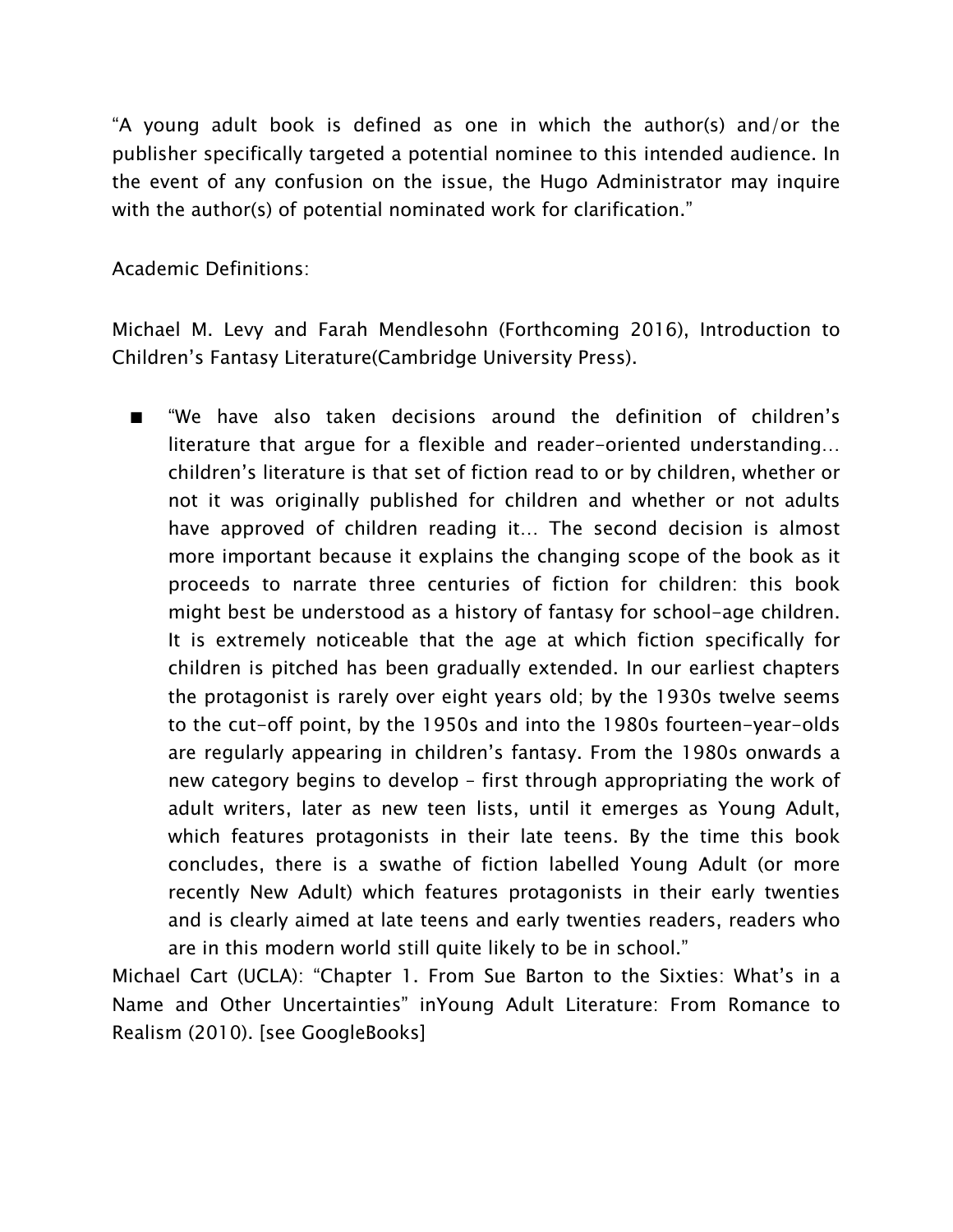■ Discusses history of juveniles, teen lit, YA, and changing definitions. Settles on age ranges (12-18 yrs), although in a new book (2013, p.6) he argues for 'teen lit' (12-18 yrs) and 'young adult' (19-24 yrs).

"A Young Adult Novel is a work of science fiction or fantasy which is written about teens (Age 12 to 21) in a distinctly teen voice and which explores one or more of the following issues of adolescent life: the onset of puberty, sexuality, and sexual identity; detachment from parent or parents; the emergence of more advanced reasoning abilities; the shift in interest from parental to peer relations; the training for adult work, family, and citizenry roles; and legal status as juveniles."

■ Based on Joseph Stevens, "Young Adult: A Book by Any Other Name . . . Defining the Genre," The Alan Review 35 (2007). [[http://](http://scholar.lib.vt.edu/ejournals/ALAN/v35n1/stephens.html) [scholar.lib.vt.edu/ejournals/ALAN/v35n1/stephens.html](http://scholar.lib.vt.edu/ejournals/ALAN/v35n1/stephens.html)] and April Dawn Wells, Themes Found in Young Adult Literature: A Comparative Study Between 1980 and 2000 (Master's Paper: UNC, 2003) [[http://](http://www.ils.unc.edu/MSpapers/2861.pdf) [www.ils.unc.edu/MSpapers/2861.pdf](http://www.ils.unc.edu/MSpapers/2861.pdf)]

Marketing Categories:

- Perhaps remove the 'subjective' quality by requiring that a work be published by a YA/teen imprint and creating a list of imprints which qualify?
	- Marketing categories are notoriously fluid, with imprints going in and out of business quickly, and YA books often published with an 'adult lit' author's standard press
	- Marketing Categories have developed historically
		- Fantasy written for children has always been popular with and acclaimed by adults. However, if we go with the age of the protagonists as a guide, there was no real development of fantasy for teens as a group until well into the 1970s.
		- Science fiction for younger readers appeared in dime novels in the nineteenth century, then emerging as the Juvenile market in the 1930s through the 1970s.
		- The teen SF market switches to what is called the YA mode in the 1980s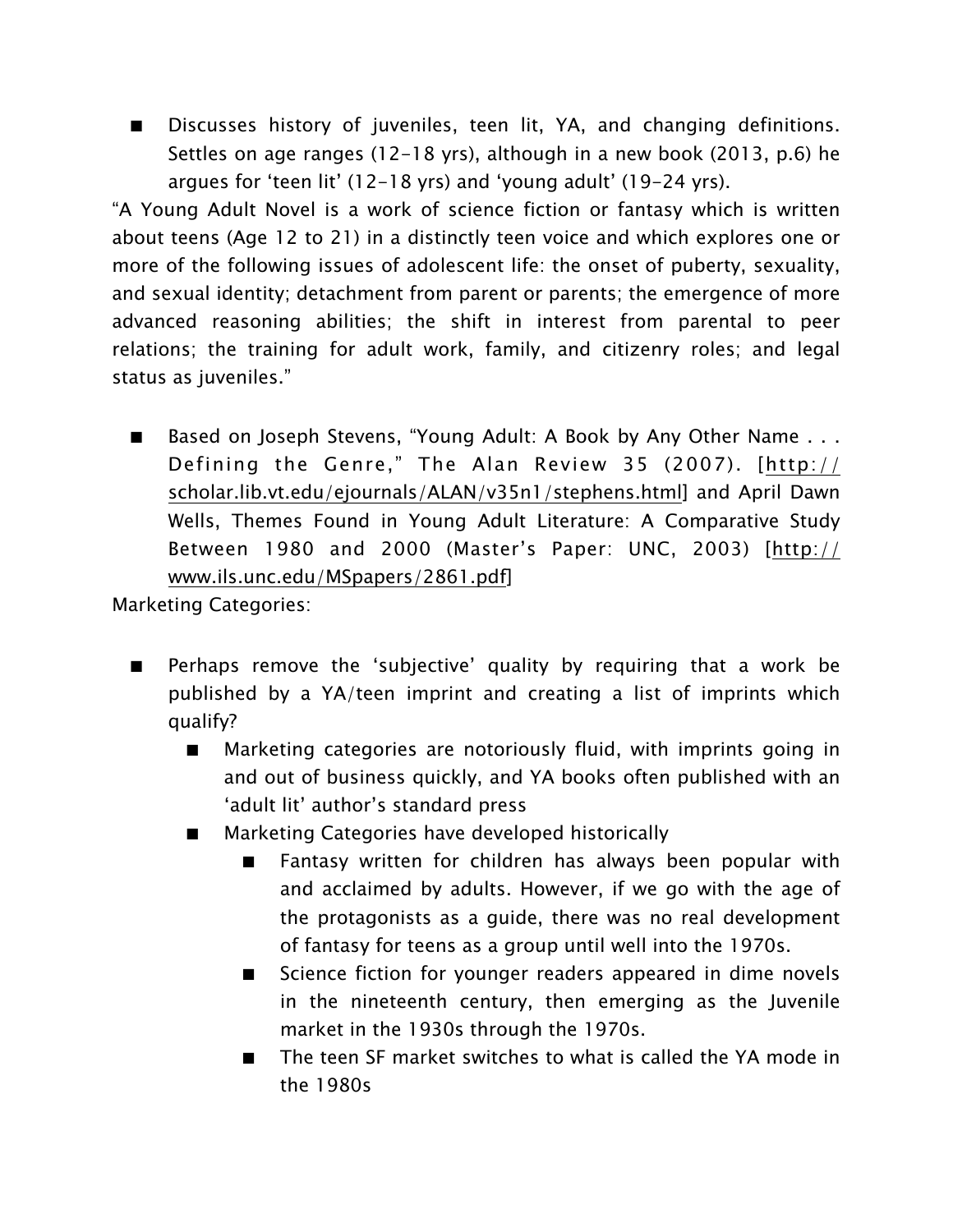'YA' as specific Marketing Category begins in the 1980s and especially the 1990s, when the age range targeted expands as far as 11-25 yrs old

EXHIBIT 3: THE HUGO VS. THE NEWBERY

In the debate regarding creating a Hugo award for Young Adult ("YA") speculative Fiction, it is sometimes stated that if a YA book is worthy of a Hugo nomination, it will be nominated and receive one. YA books are eligible, but they have not often won the award. In the 64 years the Hugos have existed, five books that fall within YA/teen lit have been nominated for Best Novel. These books are:

Ender's Game– Orson Scott Card (1986 Hugo winner) Harry Potter and the Prisoner Of Azkaban– J. K. Rowling (2000 Hugo nominee) Harry Potter and the Goblet Of Fire– J. K. Rowling (2001 Hugo winner) The Graveyard Book– Neil Gaiman (2009 Hugo winner) Little Brother– Cory Doctorow (2009 Hugo nominee)

As a comparison, we have likewise examined the Newbery Awards. The Newbery Award lists itself as an award given "annually by the Association for Library Service to Children ("ALS"), a division of the American Library Association, to the author of the most distinguished contribution to American literature for children." Not all Newbery winners are given the "Newbery Medal" that is reserved for what the ALS believes to be the most distinguished contribution. However, the ALS also awards "Newbery Honoree" designations for worthy works of children's fiction that the ALS believes deserve recognition.

The following list indicates speculative fiction titles/authors that have received Newberys since 1950:

The Secret River– Marjorie Kinnan Rawlings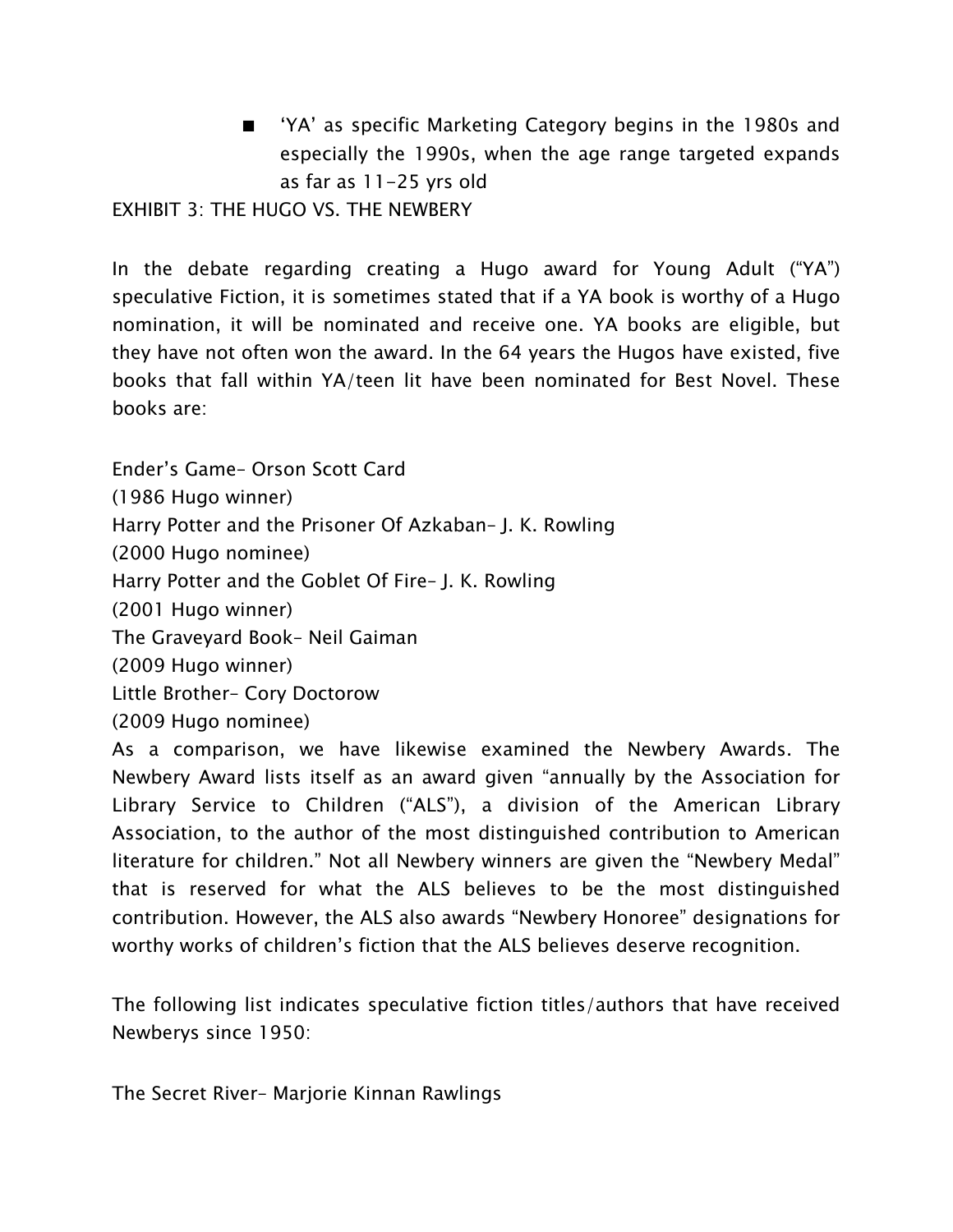(1956 Newbery Honoree) The Gammage Cup– Carol Kendall (1960 Newbery Honoree) A Wrinkle in Time– Madeleine L'Engle (1963 Newbery Winner) The Black Cauldron– Lloyd Alexander (1966 Newbery Honoree) The Animal Family– Randall Jarrell (1966 Newbery Honoree) The Fearsome Inn– Isaac Bashevis Singer (1968 Newbery Honoree) The High King– Lloyd Alexander (1969 Newbery Winner) Journey Outside– Merry Q. Steele (1970 Newbery Honoree) Enchantress from the Stars– Sylvia Engdahl (1971 Newbery Honoree) Mrs. Frisby and the Rats of NIMH – Robert C. O'Brien (1972 Newbery Winner) The Tombs of Atuan– Ursula K. Le Guin (1972 Newbery Honoree) The Headless Cupid– Zilphia Keatley Snyder (1972 Newbery Honoree) The Dark is Rising– Susan Cooper (1974 Newbery Honoree) The Grey King– Susan Cooper (1976 Newbery Winner) A String in the Harp– Nancy Bond (1977 Newbery Honoree) Anpao: An American Indian Odyssey– Jamake Highwater (1978 Newbery Honoree) A Ring of Endless Light– Madeleine L'Engle (1981 Newbery Honoree) The Blue Sword– Robin McKinley (1983 Newbery Honoree) Sweet Whispers, Brother Rush– Virginia Hamilton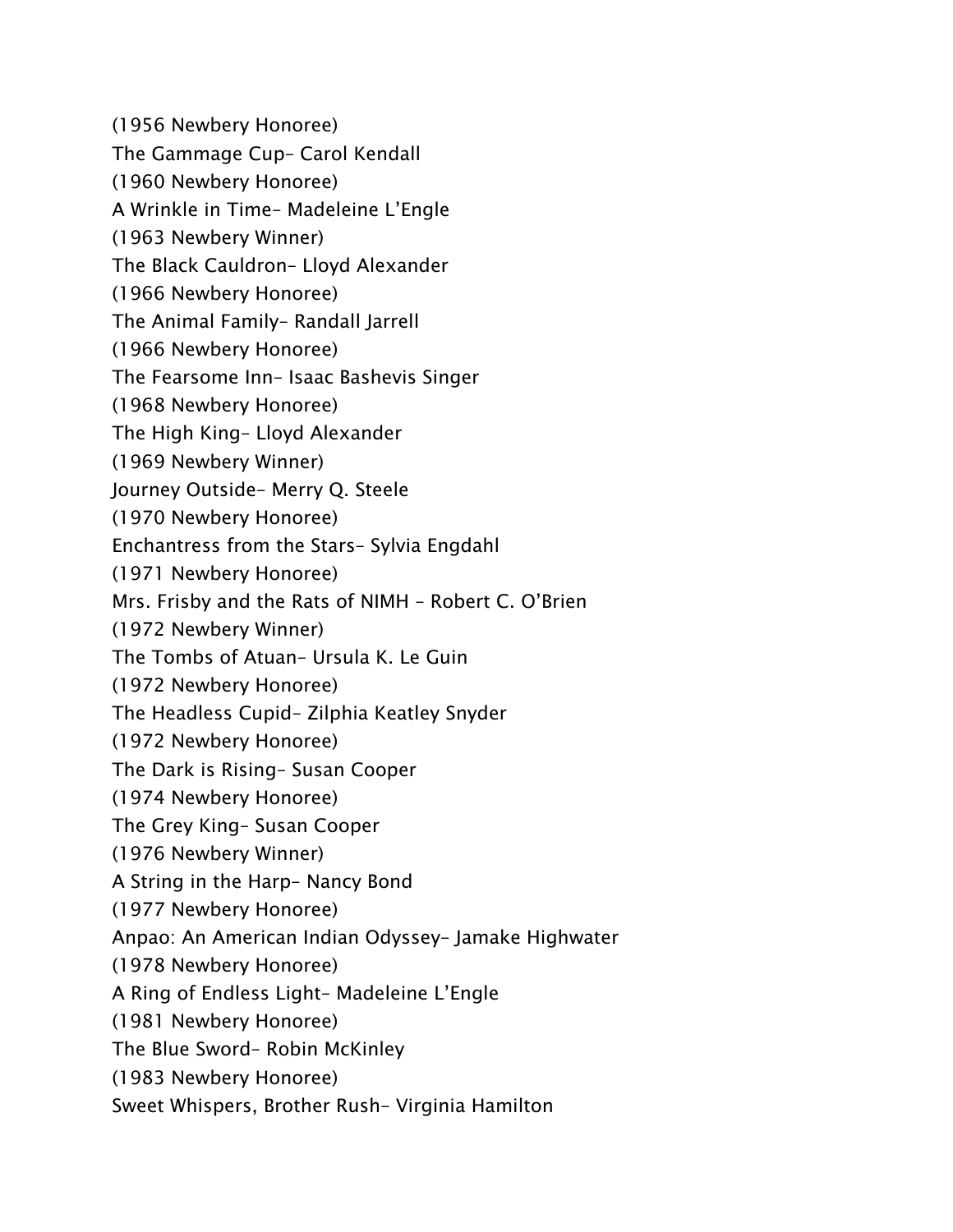(1983 Newbery Honoree)

The Wish Giver– Bill Brittain

(1984 Newbery Honoree)

The Hero and the Crown– Robin McKinley

(1985 Newbery Winner)

The Giver– Lois Lowry

(1994 Newbery Winner)

The Ear, the Eye, and the Arm– Nancy Farmer

(1995 Newbery Honoree)

The Moorchild– Eloise McGraw

(1997 Newbery Honoree)

The Thief– Megan Whalen Turner

(1997 Newbery Honoree)

Ella Enchanted– Gail Carson Levine

(1997 Newbery Honoree)

The House of the Scorpion– Nancy Farmer

(2003 Newbery Honoree)

The Tale of Despereaux– Nancy Farmer

(2004 Newbery Winner)

Princess Academy– Shannon Hale

(2006 Newbery Honoree)

The Graveyard Book– Neil Gaiman

(2009 Newbery Winner)

Savvy– Ingrid Law

(2009 Newbery Honoree)

When You Reach Me– Rebecca Stead

(2010 Newbery Winner)

Where the Mountain Meets the Moon– Grace Lin

(2010 Newbery Honoree)

Splendors and Glooms– Laura Amy Shlitz

(2013 Newbery Honoree)

Doll Bones– Holly Black

(2014 Newbery Honoree)

In the time that the Hugo awards have nominated five YA works for Best Novel, thirty-five YA works have been honored with the Newbery. Nine of those works